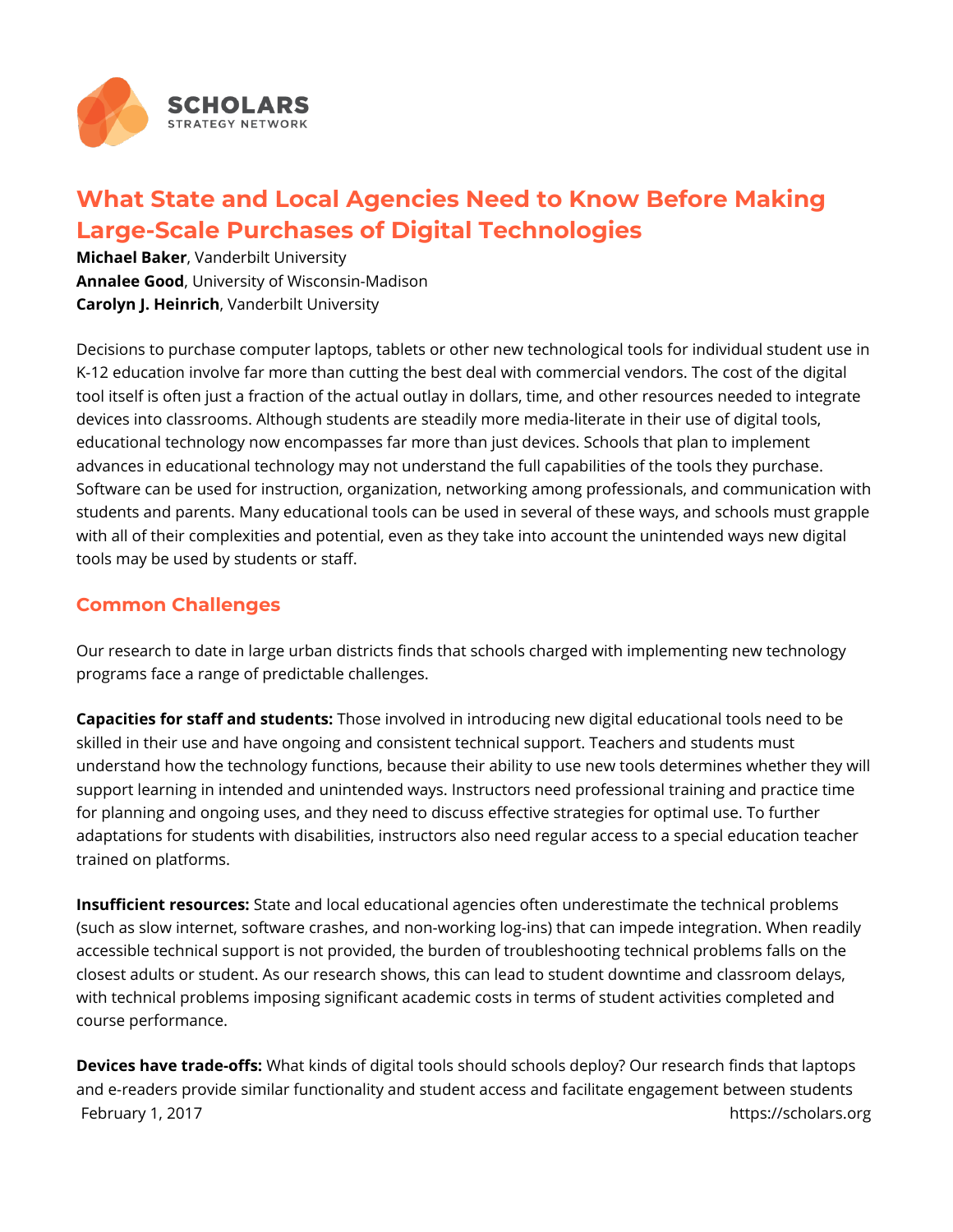and instructors in similar ways. However, e-readers are associated with less time lost due to technical problems. These trade-offs may matter for budgetary reasons, given that the average per student cost of ereaders is about 5% of the cost of a laptop. Teachers noted that tablets are easier for younger students to handle, although they also acknowledged that tablets have lower storage and processing power and a smaller size that makes typing more difficult. Even so, more technical capacity and applications for laptops do not necessarily mean that students using them for coursework will stay on task.

## **Research-Based Recommendations**

State and local educational agencies making technology purchases should require vendors to specify in the contracting process how the platform, device, or vendor will:

- Detail the scope and capabilities of the digital tool for instruction and management and provide continuing updates on these matters.
- Provide equal access and adaptations for all students, including English learners and students with special needs and a range of abilities and disabilities;
- Structure training and ongoing capacity-building to enable school staff to use digital tools effectively to increase student achievement and reduce achievement gaps;
- Provide ongoing training and support services to help staff at each site address common technical problems and resolve issues that regularly arise;
- Promise contractually that vendors will share with school districts data they collect on student use of the education technology and teacher participation in vendor-provided training.

Beyond working out effective contracts with vendors, educational agencies must also install programs and resources to help schools and districts with:

- Effective classroom management in blended learning environments and flipped classrooms;
- Professional development for digital lesson planning, with guides for individual subjects in the curriculum;
- Training for instructional staff in the basic technical support needed to maintain hardware, software, and internet accessibility;
- Policy guidance to protect privacy for teachers and classrooms, while at the same time ensuring that devices are used in transparent ways;
- Policy guidance for mobile devices that students themselves bring to school including how those personal devices are (or are not) supposed to work in concert with school-based digital technologies and related classroom activities.

Installing effective new digital technologies at school is, in short, not just a dollars and cents matter. A lot of planning and support must go into realizing gains from new technologies meant to boost student learning and enrich interactions among teachers and between teachers and students. Without adequate planning, the new digital technologies may add up to little more than costly distractions. February 1, 2017 https://scholars.org